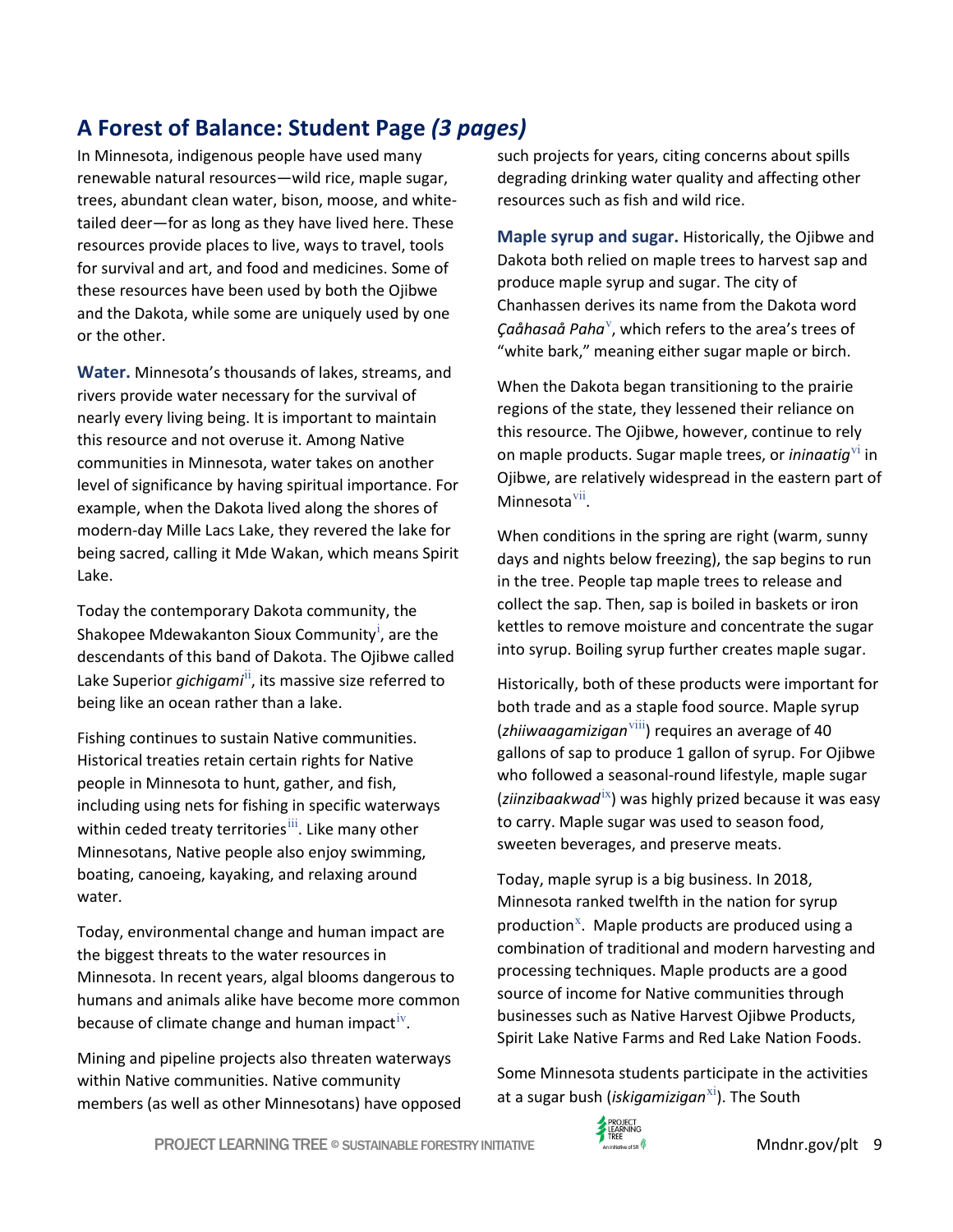Minneapolis High School has formed partnerships to make many cultural traditions accessible to Native students who live in urban areas, including participating in a sugar bush in the neighborhood around their school $^{xii}$ . Among the Ojibwe, maple syrup and sugar are so important culturally that they feature in a traditional story.

**Trees and forests** create habitats for different animals and provide resources for people. While contemporary Native peoples in Minnesota no longer build traditional dwellings like wigwaams or bark lodges for permanent homes, timber still features prominently in the construction of modern homes. In the state, the forest products industry is the fifth largest employer with over 60,000 jobs $\frac{1}{10}$ . Some Native people use wood products today to continue traditional forms of arts and crafts. Pat Kruse of the Mille Lacs area uses birch bark to produce beautiful pieces of art that are a mix of modern and traditional. John Hunter (founder and coach for Twin Cities lacrosse) relies on ash trees to create traditional Ojibwe and Dakota lacrosse sticks for program participants.



Ojibwe lacrosse stick made from ash wood

*Minnesota Historical Society Collections Online 64.139.18.2*

**Bison, moose, and white-tailed deer.** Before the Ojibwe moved into the area, the Dakota relied on wild herds of buffalo (bison) for their prime source of meat and for their hides, bones, and other tools. While wild herds are gone, Native communities and the

Minnesota Department of Natural Resources maintain numerous domestic herds.

Buffalo, or *tataŋka*, continues to be an important resource to the Dakota communities in the state. The Prairie Island Indian Community began their Buffalo Project in 1992. Currently, their herd is an aspect of educational outreach, spiritual connection, and a traditional, high quality source of meat for Prairie Island and Shakopee $\frac{xiv}{y}$ .

The Ojibwe never hunted buffalo in Minnesota. Instead, they hunted moose (*mooz*<sup>xv</sup>) when they were more prevalent, and later white-tailed deer (*waawaashkeshi*xvi). Moose and deer provide meat, hides for leather and drums, and bones for tools.

Historically, moose hunting has been available to anyone with the proper license. Today, moose populations have dwindled, and moose hunts in the state have been limited to Native peoples exercising treaty rights under the guidance of state and tribal biologists. The warming climate, prevalence of ticks, and the growing white-tailed deer population are the biggest causes for declining moose population.

White-tailed deer hunting in Minnesota is extremely popular, and a huge source of revenue for the state, with over \$500,000 in license sales in  $2018$ <sup>xvii</sup>. Additionally, hunting provides a lot of money to communities as hunters travel and spend money on lodging, food, and supplies. Many Native people in Minnesota rely on deer hunting as a way to provide for their families cheaply and ethically.

**Wild rice** is perhaps one of the most well-known resources used by both groups. The Ojibwe called it *manoomin*xviii and the Dakota called it *psiŋ*xix. Historically, wild rice could be found in every corner of the state and in over half of its counties $^{xx}$ , which might explain why it is Minnesota's state grain. Ripening in late August to early September, we harvest and process this resource over stages to produce a staple food that can last throughout the winter, spring, and summer months. Wild rice requires very specific conditions to be successful: consistent shallow to moderate water depth, natural water movement, soft